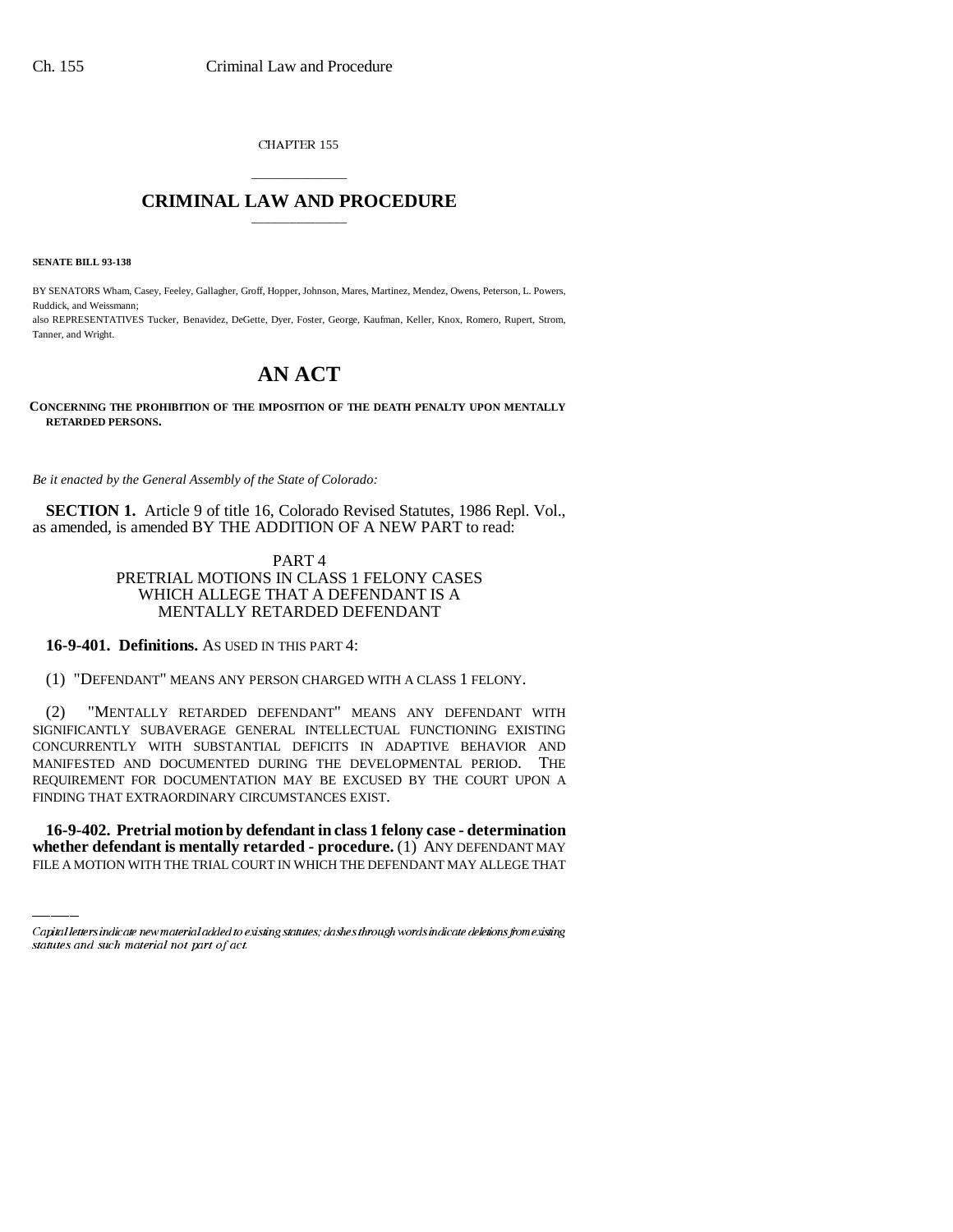SUCH DEFENDANT IS A MENTALLY RETARDED DEFENDANT. SUCH MOTION SHALL BE FILED AT LEAST NINETY DAYS PRIOR TO TRIAL.

(2) THE COURT SHALL HOLD A HEARING UPON ANY MOTION FILED PURSUANT TO SUBSECTION (1) OF THIS SECTION AND SHALL MAKE A DETERMINATION REGARDING SUCH MOTION NO LATER THAN TEN DAYS PRIOR TO TRIAL. AT SUCH HEARING, THE DEFENDANT SHALL BE PERMITTED TO PRESENT EVIDENCE WITH REGARD TO SUCH MOTION AND THE PROSECUTION SHALL BE PERMITTED TO OFFER EVIDENCE IN REBUTTAL. THE DEFENDANT SHALL HAVE THE BURDEN OF PROOF TO SHOW BY CLEAR AND CONVINCING EVIDENCE THAT SUCH DEFENDANT IS MENTALLY RETARDED.

(3) THE COURT SHALL ENTER SPECIFIC FINDINGS OF FACT AND CONCLUSIONS OF LAW REGARDING WHETHER OR NOT THE DEFENDANT IS A MENTALLY RETARDED DEFENDANT AS DEFINED IN SECTION 16-9-401.

**16-9-403. Mentally retarded defendant - death penalty not imposed thereon.** A SENTENCE OF DEATH SHALL NOT BE IMPOSED UPON ANY DEFENDANT WHO IS DETERMINED TO BE A MENTALLY RETARDED DEFENDANT PURSUANT TO SECTION 16-9-402. IF ANY PERSON WHO IS DETERMINED TO BE A MENTALLY RETARDED DEFENDANT IS FOUND GUILTY OF A CLASS 1 FELONY, SUCH DEFENDANT SHALL BE SENTENCED TO LIFE IMPRISONMENT.

**SECTION 2.** 16-11-103 (1) (a), Colorado Revised Statutes, 1986 Repl. Vol., as amended, is amended to read:

**16-11-103. Imposition of sentence in class 1 felonies - appellate review.** (1) (a) Upon conviction of guilt of a defendant of a class 1 felony, the trial court shall conduct a separate sentencing hearing to determine whether the defendant should be sentenced to death or life imprisonment, unless the defendant was under the age of eighteen years at the time of the commission of the offense, OR UNLESS THE DEFENDANT HAS BEEN DETERMINED TO BE A MENTALLY RETARDED DEFENDANT PURSUANT TO PART 4 OF ARTICLE 9 OF THIS TITLE, in EITHER OF which ease CASES the defendant shall be sentenced to life imprisonment. The hearing shall be conducted by the trial judge before the trial jury as soon as practicable. Alternate jurors shall not be excused from the case prior to submission of the issue of guilt to the trial jury and shall remain separately sequestered until a verdict is entered by the trial jury. If the verdict of the trial jury is that the defendant is guilty of a class 1 felony, the alternate jurors shall sit as alternate jurors on the issue of punishment. If, for any reason satisfactory to the court, any member or members of the trial jury are excused from participation in the sentencing hearing, the trial judge shall replace such juror or jurors with an alternate juror or jurors. If a trial jury was waived or if the defendant pleaded guilty, the hearing shall be conducted before the trial judge.

**SECTION 3. Effective date - applicability.** This act shall take effect upon passage and shall apply to offenses committed on or after the effective date of this act.